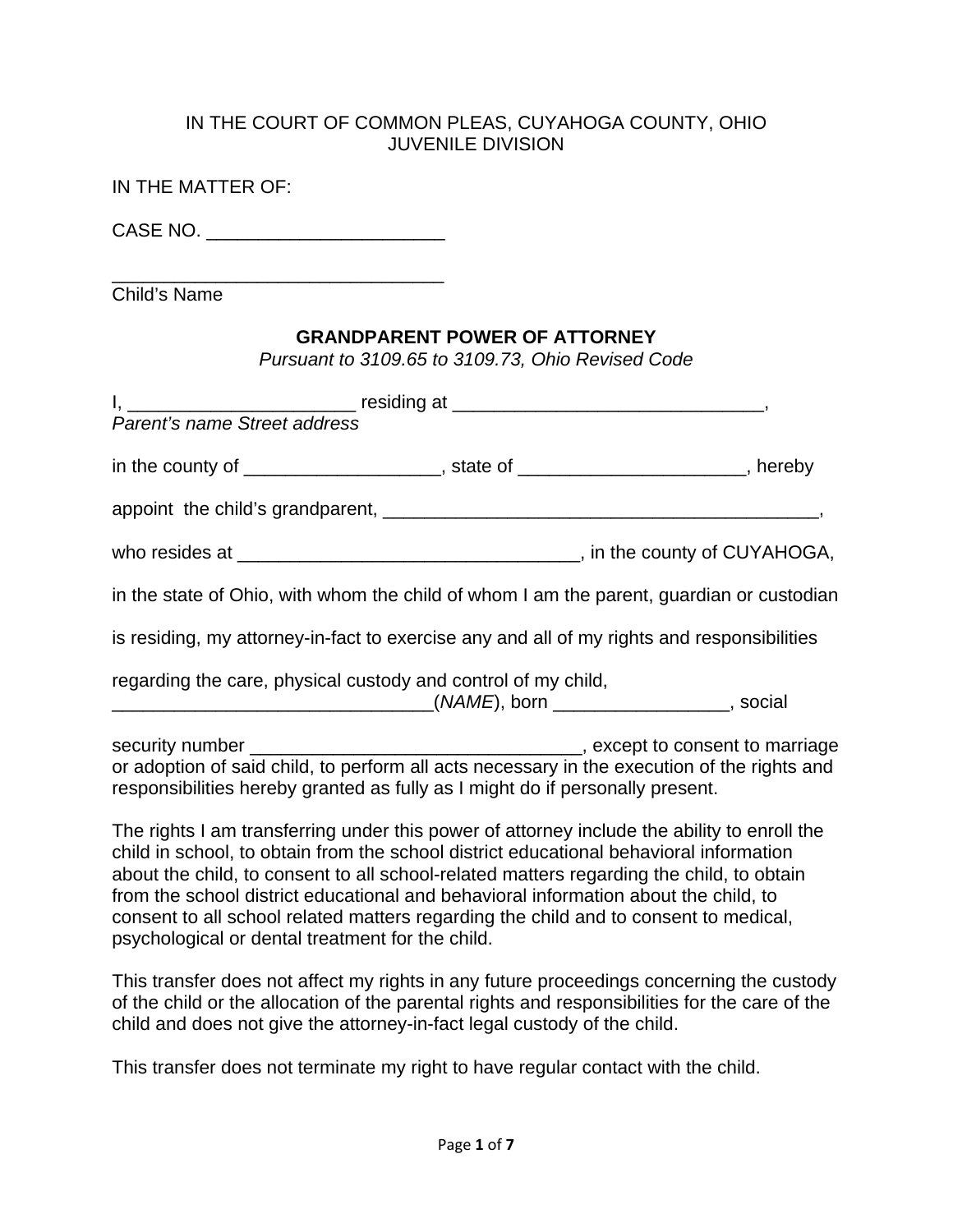#### **I hereby certify that I am transferring the rights and responsibilities designated in this power of attorney because of one of the following circumstances exists**:

 $(1)$  I am:

\_\_\_\_ (a) seriously ill, incarcerated or about to be incarcerated; (b) temporarily unable to provide financial support or parental guidance;

\_\_\_\_ (c) temporarily unable to provide adequate care or supervision to the child because of my physical or mental condition;

\_\_\_\_ (d) homeless or without a residence because the current residence is destroyed or otherwise uninhabitable; or

\_\_\_\_ (e) in or about to enter a residential treatment program for substance abuse.

(2) I am a parent of the child, the child's other parent is deceased and I have authority to execute the power of attorney; or

(3) I have a well-founded belief that the power of attorney is in the child's best interest.

**I hereby certify that I am not transferring my rights and responsibilities for the purpose of enrolling the child in a school or school district so that the child may participate in the academic or interscholastic athletic programs provided by that school or district.** 

I understand that this document does not authorize a child support enforcement agency to redirect child support payments to the grandparent designated as attorney-infact.

I further understand that to have an existing child support order modified or a new child support order issued, an administrative or judicial proceedings must be initiated.

#### **If there is a court order naming me the residential parent and legal custodian of the child who is the subject of this power of attorney and I am the sole parent signing this document, I hereby certify that one of the following is the case:**

- I have made reasonable efforts to locate and provide notice of the creation of this power of attorney to the other parent and have been unable to locate that parent;
- The other parent is prohibited from receiving a notice of relocation;
- The parental rights of the other parent have been terminated by order of a juvenile court.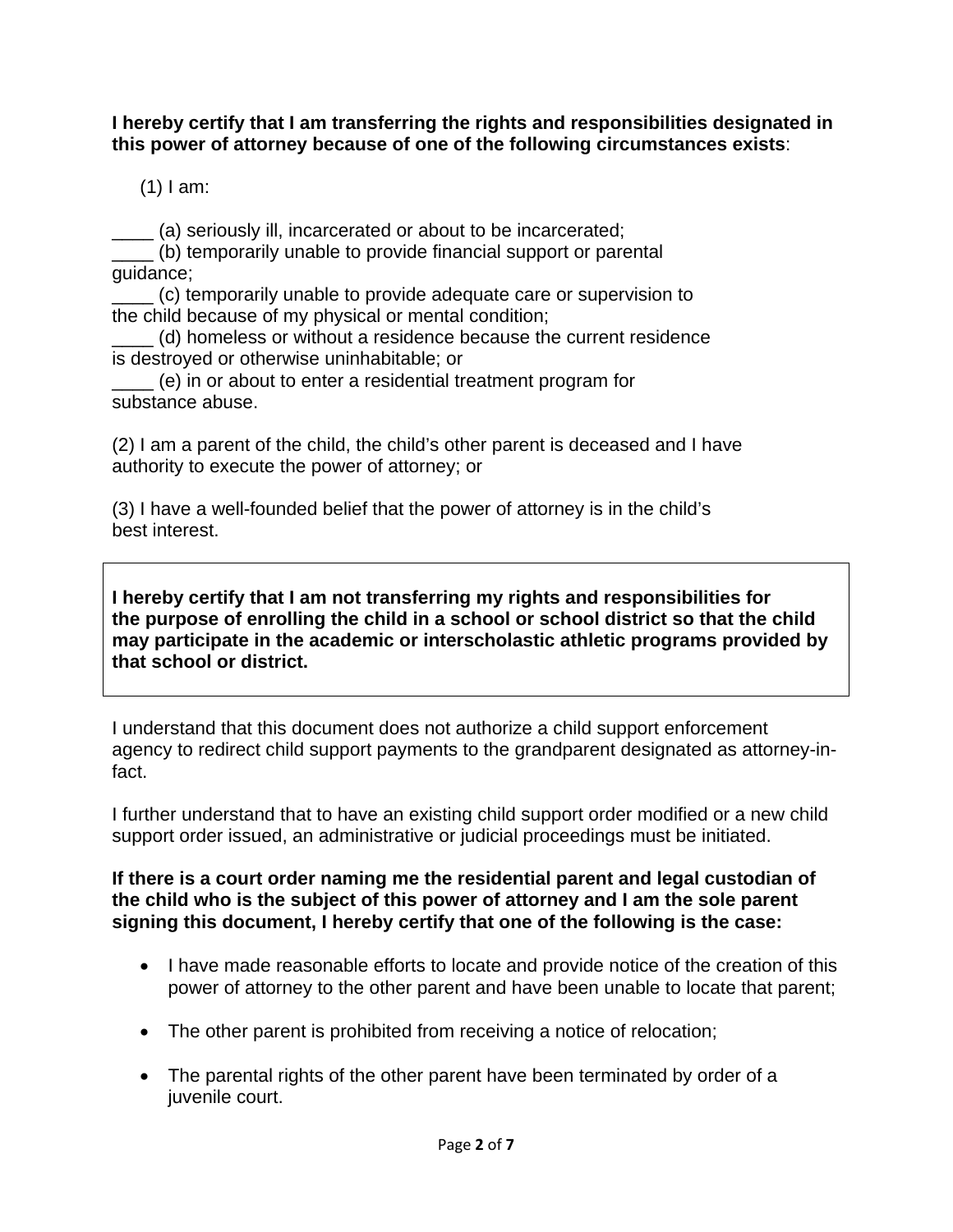This power of attorney is valid until the occurrence of whichever of the following events occur first:

(a) One year elapses from the date of notarization of this power of attorney;

- (b) I revoke this power of attorney in writing;
- (c) The child ceases to reside with the grandparent designated herein;
- (d) This power of attorney is terminated by court order;
- (e) The death of the child who is the subject of this power of attorney; or

(f) The death of the grandparent designated as the attorney-in-fact.

### **WARNING: DO NOT SIGN THIS FORM IF ANY OF THE ABOVE STATEMENTS ARE INCORRECT. FALSIFICATION IS A CRIME UNDER SECTION 2921.13 OF THE REVISED CODE, PUNISHABLE PURSUANT TO CHAPTER 2929. SAID SANCTIONS MAY INCLUDE A JAIL TERM OF UP TO SIX MONTHS AND/OR A FINE OF \$1,000.**

Witness my hand this \_\_\_\_\_ day of \_\_\_\_\_\_\_\_\_\_\_, 200\_\_\_\_.

\_\_\_\_\_\_\_\_\_\_\_\_\_\_\_\_\_\_\_\_\_\_\_\_\_\_\_\_\_\_\_\_\_\_ Signature of Parent/Custodian/Guardian

\_\_\_\_\_\_\_\_\_\_\_\_\_\_\_\_\_\_\_\_\_\_\_\_\_\_\_\_\_\_\_\_\_\_ Signature of Parent/Custodian/Guardian

\_\_\_\_\_\_\_\_\_\_\_\_\_\_\_\_\_\_\_\_\_\_\_\_\_\_\_\_\_\_\_\_\_\_ Grandparent designated Attorney-in-Fact

State of Ohio **Internal** County of CUYAHOGA ) ss.

Subscribed, sworn to and acknowledged before me on 20\_\_\_\_\_\_\_\_, by the said Parent(s) \_\_\_\_\_\_\_\_\_\_\_\_\_\_\_\_\_\_\_\_\_\_\_\_\_\_\_\_\_\_\_\_\_\_\_\_\_\_\_\_, \_\_\_\_\_\_\_\_\_\_\_\_\_\_\_\_\_\_\_\_\_\_\_\_\_\_\_\_\_, and Grandparent \_\_\_\_\_\_\_\_\_\_\_\_\_\_\_\_\_\_\_\_\_\_\_\_.

(Seal) \_\_\_\_\_\_\_\_\_\_\_\_\_\_\_\_\_\_\_\_\_\_\_\_\_\_\_\_\_\_\_\_\_\_\_

Notary Public, State of Ohio

*This power of attorney must be filed with the Juvenile Court in the county where the grandparent resides or any other court that has jurisdiction over this child no later than five(5) days after the date it is executed.*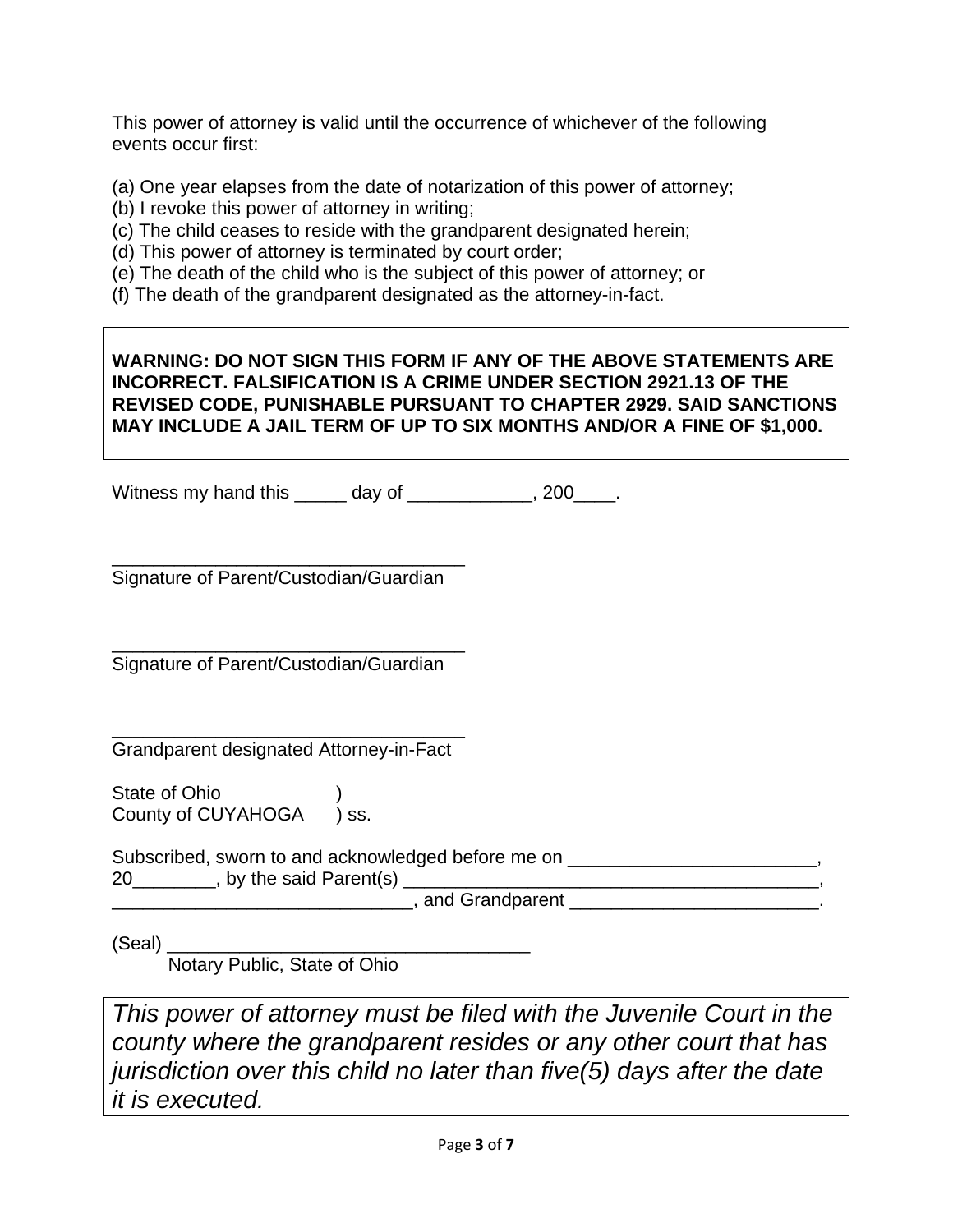# *This affidavit expires one year from the date the same was notarized.*

**This power of attorney is sufficient to authorize the grandparent above to exercise the care, physical custody and control of the above-named child, including the authority to enroll the child in school, discuss with the school district the child's educational progress, consent to all school-related matters regarding said child and to consent to medical, dental or psychological treatment for said child.** 

# **NOTICE**

A power of attorney may be executed only if one of the following circumstances exists:

A. The parent, guardian or custodian of the child is:

(i) seriously ill, incarcerated or about to be incarcerated;

(ii) temporarily unable to provide financial support or parental guidance;

(iii) temporarily unable to provide adequate care or supervision to the child because of my physical or mental condition;

(iv) homeless or without a residence because the current residence is destroyed or otherwise uninhabitable; or

(v) in or about to enter a residential treatment program for substance abuse.

B. One of the child's parents is deceased and the other parent, with authority to do so, seeks to execute a power of attorney; or

C. The parent, guardian or custodian who creates a power of attorney must notify the parent of the child who is not the residential parent and legal custodian of the child unless one of the following circumstances applies:

(a) The parent is prohibited from receiving a notice of relocation in accordance with section 3109.051 of the Revised Code of the creation of the power of attorney;

(b) The parent's parental rights have been terminated by order of a juvenile court pursuant to Chapter 2151 of the Revised Code;

(c) The parent cannot be located with reasonable efforts;

(d) Both parents are executing the power of attorney.

The notice must be sent by certified mail not later than five days after the power of attorney is created and must state the name and address of the person designated as attorney-in-fact.

A parent, guardian or custodian who creates a power of attorney must file it with the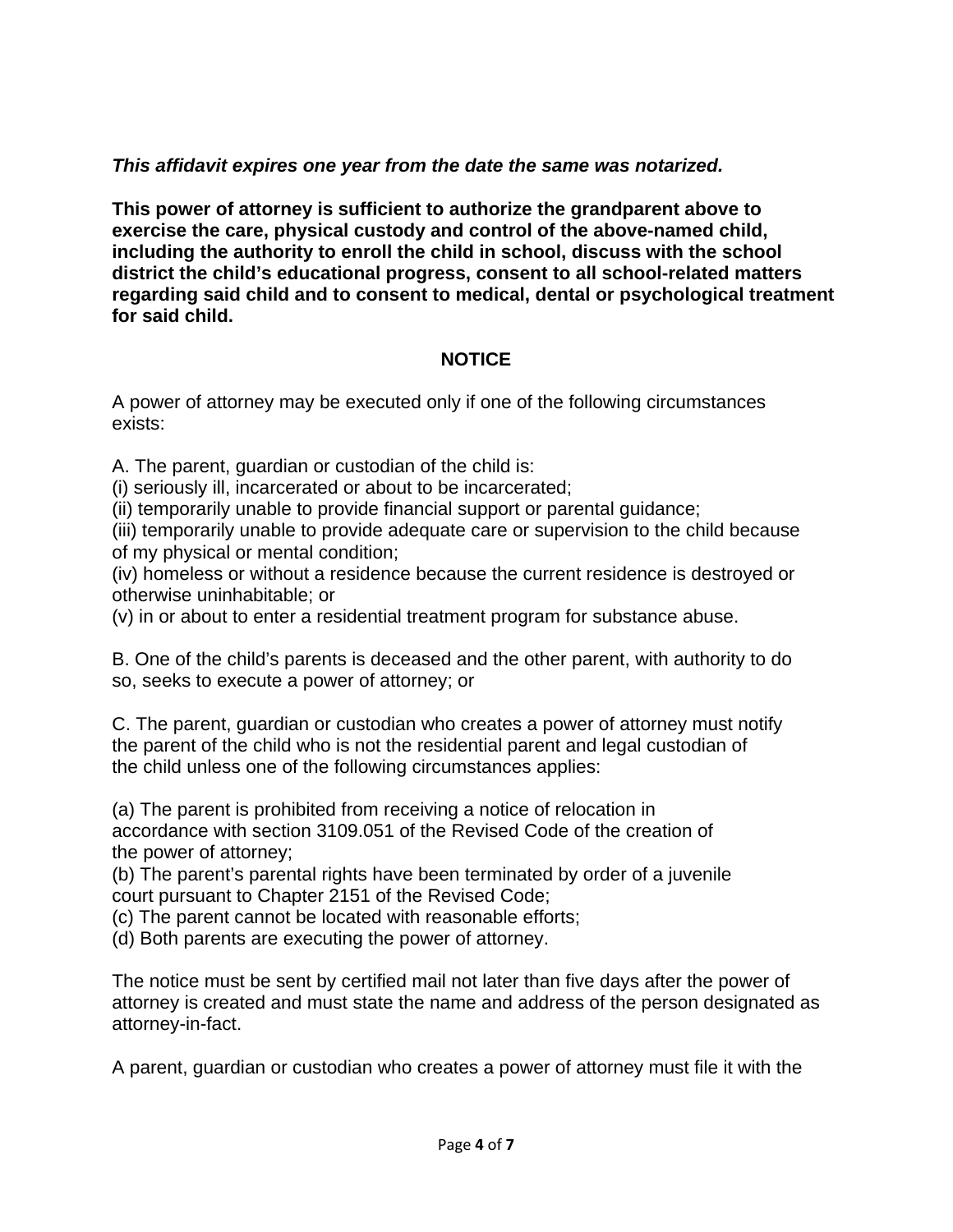juvenile court of the county in which the attorney-in-fact resides, or any other court that has jurisdiction over the child under a previously filed motion or proceeding. The power of attorney must be filed not later than five days after the date it is created and be accompanied by a receipt showing that the notice of the creation of the power of attorney was sent to the parent who is not the residential parent and legal custodian by certified mail.

A parent, guardian or custodian who creates a second or subsequent power of attorney regarding a child who is the subject of a prior power of attorney must file the power of attorney with the juvenile court of the county in which the attorney-in-fact resides or any other court that has jurisdiction over the child under a previously filed motion or proceeding.

On filing, the court will schedule a hearing to determine whether the power of attorney is in the child's best interest.

This power of attorney does not affect the rights of the child's parents, guardian or custodian with regard to any future proceedings concerning the custody of the child or the allocation of the parental rights and responsibilities for the care of the child and does not give the attorney-in-fact legal custody of the child.

 A person or entity that relies on this power of attorney in good faith has no obligation to make any further inquiry or investigation.

This power of attorney terminates on the occurrence of whichever occurs first:

- (a) One year from the date the power of attorney was notarized; or
- (b) The power of attorney is revoked in writing by the person who created it.
- (c) When the child ceases to live with this grandparent; or
- (d) Upon termination by court order; or
- (e) Upon the death of the grandparent or child listed in this affidavit.

If this power of attorney terminates other than by death of the attorney-in-fact, the grandparent who served as attorney-in-fact shall notify in writing, within one week of termination, all of the following:

1) Any schools, health care providers or health insurance provider with which the child has been involved through the grandparent;

2) Any other person or entity that has an ongoing relationship with the child or grandparent and would reasonably rely on said affidavit; and

3) The court in which the affidavit was filed.

4) The parent who is not the residential parent and legal custodian of the child who is required to be given notice of its creation.

9. If this power of attorney is terminated by written revocation of the person who created it, or the revocation is regarding a second or subsequent power of attorney, a copy of the revocation must be filed with the court with which that power of attorney was filed.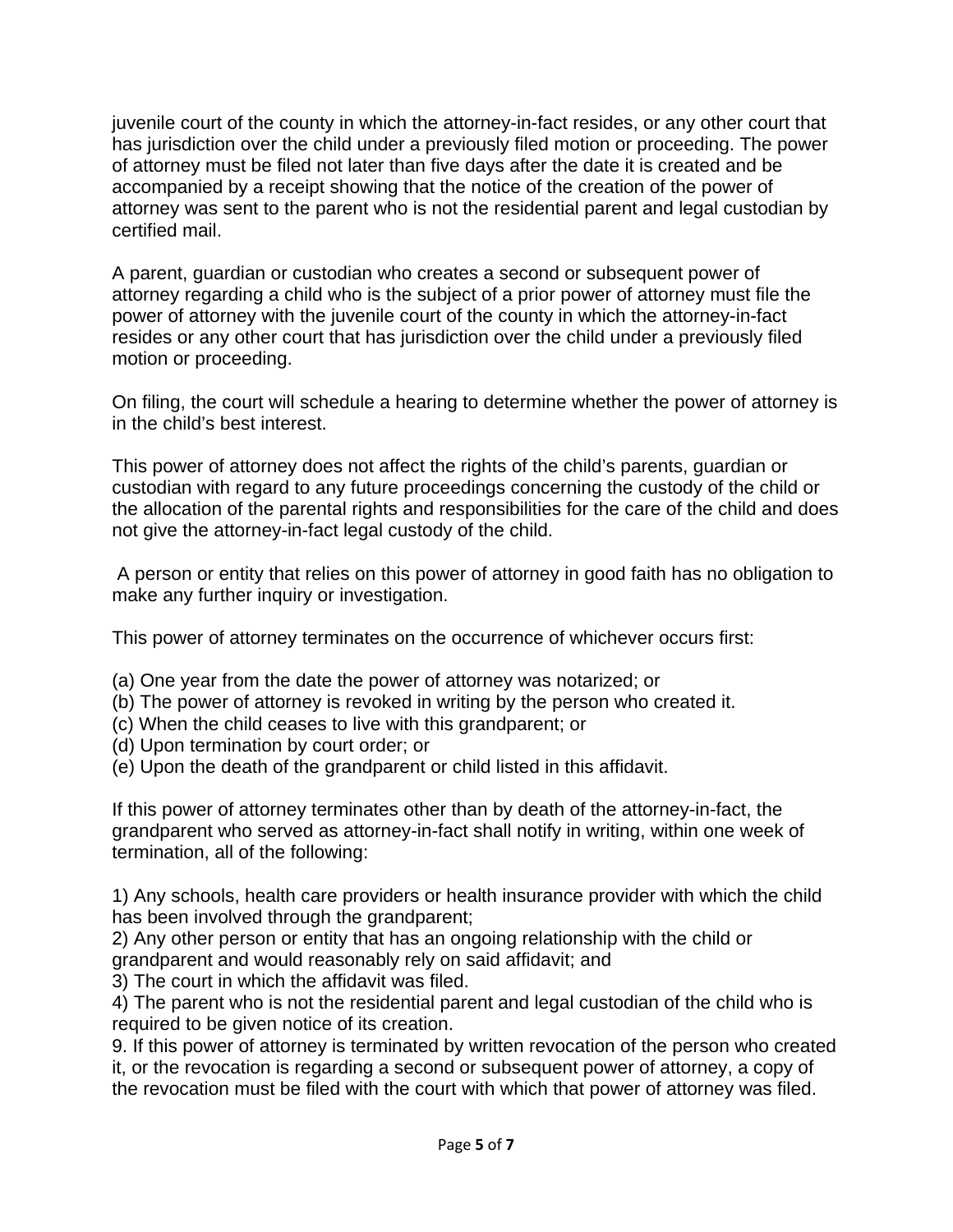# **ADDITIONAL INFORMATION:**

### **To the Grandparent designated as attorney-in-fact:**

- 1. If the child stops living with you, you are required to notify in writing any school, health care provider or health care insurance provider to which you have given this power of attorney. You are also required to notify in writing any other person or entity that has an ongoing relationship with you or the child such that the person or entity would reasonably rely on the power of attorney unless notified. The notification must be made not later than one week after the child stops living with you.
- 2. You must include with the power of attorney the following information:

a. The child's present address, the addresses of the places where the child has lived within the last five years and the name and present address of each person with whom the child has lived during that period;

b. Whether you have participated as a party, a witness, or in any other capacity in any other litigation in this state or any other state that concerned the allocation between the parents of the same child of parental rights and responsibilities for the care of the child and the designation of the residential parent and legal custodian of the child or that otherwise concerned the custody of the same child;

c. Whether you have information of any parenting proceeding concerning the child pending in a court of this or any other state;

d Whether you know of any person who has physical custody of the child or claims to be a parent of the child who is designated the residential parent and legal custodian of the child or to have parenting time rights with respect to the child or to be a person other than a parent of the child who has custody or visitation rights with respect to the child;

e Whether you previously have been convicted of or pleaded guilty to any criminal offense involving any act that resulted in a child being an abused child or a neglected child or previously have been determined in a case in which a child has been adjudicated an abused child or a neglected child to be the perpetrator of the abusive or neglectful act that was the basis of the adjudication.

### **TO SCHOOL OFFICIALS:**

1. Except a s provided in Section 3313.649 of the Revised Code, this power of attorney, properly completed and notarized, authorizes the child in question to attend school in the district in which the grandparent who signed this affidavit resides and the grandparent is authorized to provide consent in all school-related matters and to discuss with the school district the child's educational progress. This power of